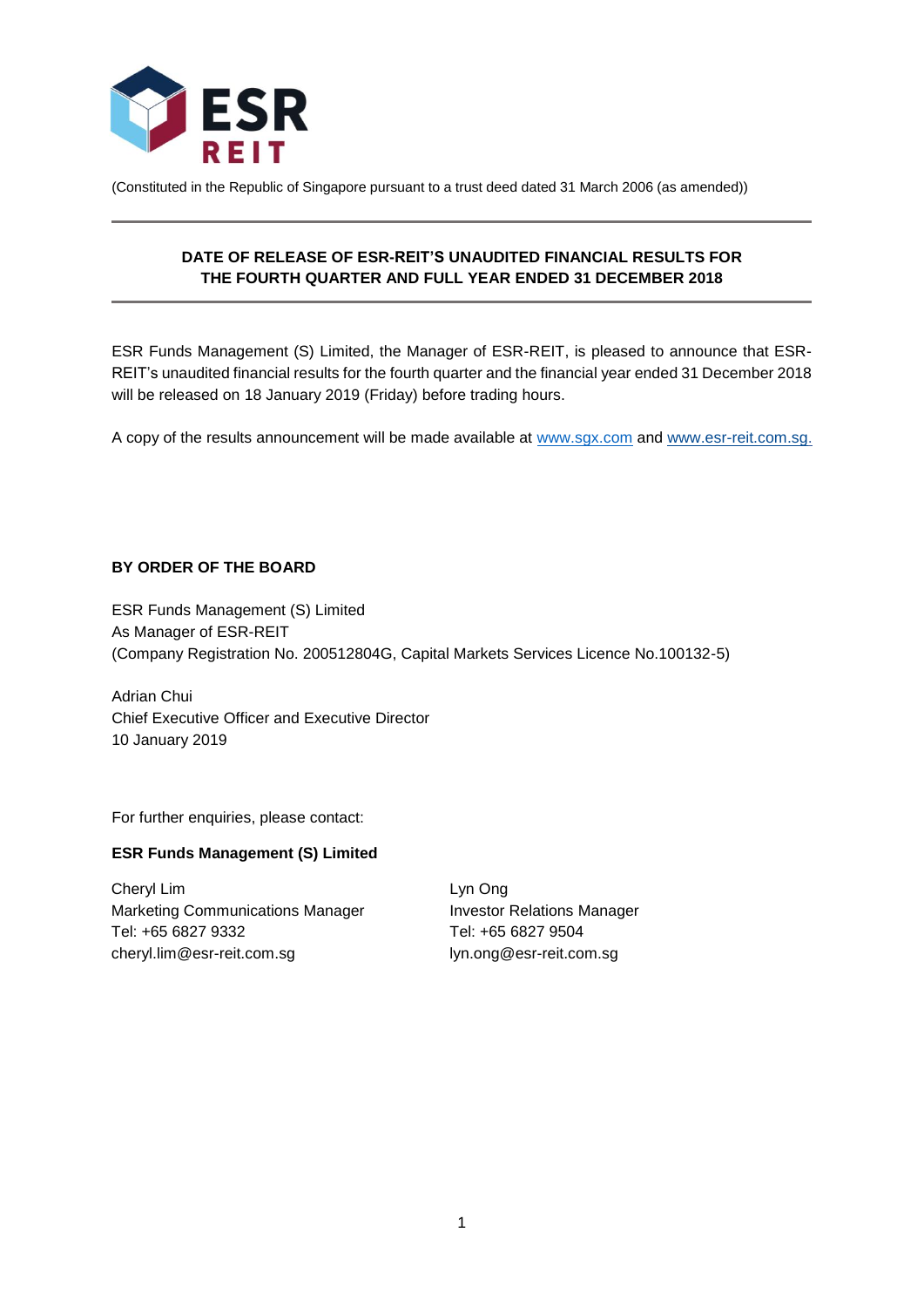## **About ESR-REIT**

ESR-REIT has been listed on the Singapore Exchange Securities Trading Limited since 25 July 2006.

ESR-REIT invests in quality income-producing industrial properties and as at 22 October 2018 has a diversified portfolio of 56 properties located across Singapore, with a total gross floor area of approximately 13.6 million sq ft and a property value of S\$2.94 billion<sup>1</sup>. The properties are in the following business sectors: General Industrial, Light Industrial, Logistics/Warehouse, Hi-Specs Industrial, and Business Park, and are located close to major transportation hubs and key industrial zones island-wide.

The Manager's objective is to provide Unitholders with a stable and secure income stream through the successful implementation of the following strategies:

- Acquisition of value-enhancing properties;
- Pro-active asset management;
- Divestment of non-core properties; and
- Prudent capital and risk management.

ESR Funds Management (S) Limited, the Manager of ESR-REIT, is owned by namely, ESR Cayman Limited ("**ESR**") (67.3%), Shanghai Summit Pte. Ltd. (25.0%), and Mitsui & Co., Ltd (7.7%).

For further information on ESR-REIT, please visit www.esr-reit.com.sg.

## **About the Sponsor ESR**

ESR is a leading pure-play pan-Asia logistics real estate developer, owner, and operator focused on the key metropolitan areas most closely tied with consumption and global trade. Co-founded by senior management and Warburg Pincus, ESR is backed by some of the world's preeminent investors including APG, CITIC CLSA, CPPIB, Goldman Sachs, JD.com, PGGM, Ping An and SK Holdings. The ESR platform represents one of the largest in the Asia-Pacific region, spanning across Mainland China, Japan, Singapore, South Korea, Australia and India. The company also runs capital and fund management offices in Hong Kong and Singapore. As at 30 June 2018, the company's assets under management reached approximately US\$13 billion, and the gross floor area of projects owned and under development stood at over 10 million square metres.

**<sup>.</sup>** 1 Includes valuation of 7000 Ang Mo Kio Avenue 5 on a 100% basis, of which ESR-REIT has 80% economic interest.